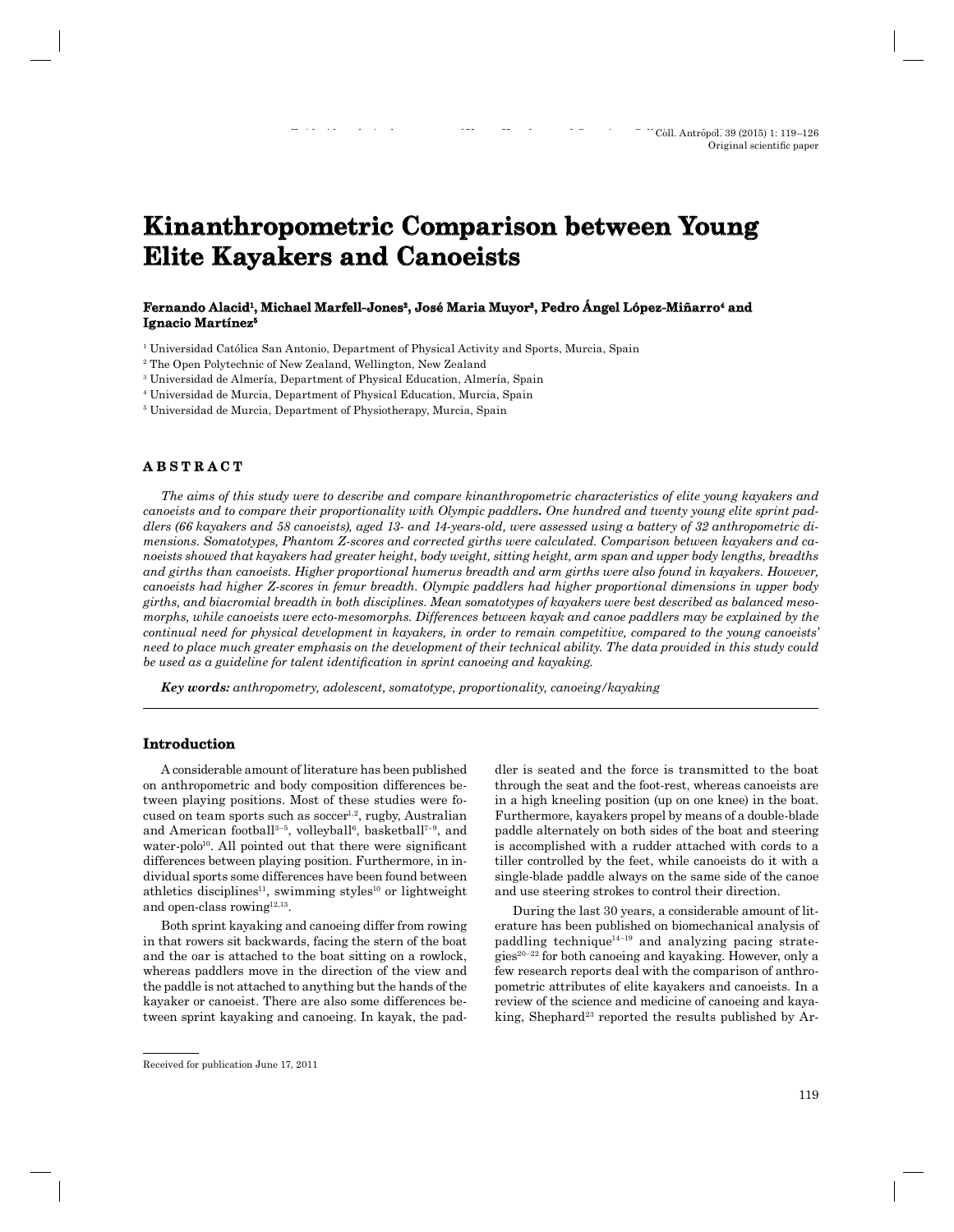mand<sup>24</sup>, where kayakers were a little taller and 6.0 kg heavier than canoeists, while Hirata<sup>25</sup> found a mean difference of 3.5 cm in stature and 2.9 kg in body mass between kayakers and canoeists who won a gold medal at the Montreal, Tokyo and Munich Olympic Games. Misigoj-Durakovic & Heimer<sup>26</sup> examined the morphological characteristics of 29 sprint paddlers (18 kayakers and 11 canoeists), candidates for the 1987 Universiade, concluding that there were no significant differences between the two disciplines. At the Sydney 2000 Olympic Games, sprint and slalom kayak and canoe paddlers were measured in the Oz2000 Sydney Olympic Rowing, Canoeing and Kayaking anthropometry project<sup>27,28</sup>. Ridge *et al.*<sup>28</sup> compared 12 slalom kayakers with 19 slalom canoeists, and found that canoe paddlers possessed a greater sum of 8 skinfolds and consequently higher ratings of endomorphy. There was also a trend for canoeists to have a greater thigh girth than kayakers, which could be attributed to a large thigh skinfold.

In Spain, 13 and 14 year-old paddlers compete over 3000 m in single kayak or canoe in National Cups, and at the National Championship over 1000 m in single, double or quadruple boats. Once the competition season has finished, National Development Camps are held in order to facilitate the technical and morphological evolution of the young paddlers. These camps provide an opportunity to carry out comprehensive anthropometric investigations. Therefore, the aims of this study were: to utilize the opportunity of the Development Camps (1) to describe and compare body dimensions, somatotype and proportionality of elite male young kayakers and canoeists; (2) to compare the proportionality of young kayakers and canoeists with Olympic paddlers; and (3) to establish an anthropometric profile for 13 and 14 year-old kayakers and canoeists to be used for talent identification and training.

#### **Materials and Methods aterials and**

#### *Participants articipants*

One hundred and twenty four young elite male sprint paddlers (66 kayakers and 58 canoeist; 13- and 14-yearolds) were measured using a battery of 32 anthropometric dimensions. They were selected by the Royal Spanish Canoeing Federation as the best in their categories to participate in the 2006, 2007 and 2008 National Development Camps. The Institutional Ethical Committee of the University of Murcia approved the study and written informed consent form was obtained from the parents of all the boys before participation.

# *Data collection ata*

All variables (listed in Table 1) were measured by a Level 2 anthropometrist certified by the International Society for the Advancement of Kinanthropometry (ISAK), in accordance with the ISAK guidelines<sup>29</sup>. Variables were taken twice, or three times (if the difference between the first two measures was greater than 5% for skinfolds and

1% for the rest of the dimensions), with the mean or median values, respectively, used for data analyzis. The technical error of measurement scores was required to be within 5% for skinfolds and within 1% for the remaining variables.

Body mass was measured using a SECA 862 (SECA, Germany), stretch stature, sitting height, arm span, 2 direct lengths and 7 breadths with a GPM anthropometer (Siber-Hegner, Switzerland), 11 girths with a metallic non-extensible tape Lufkin W606PM (Lufkin, USA) and 8 skinfolds with a Harpenden skinfold caliper (British Indicators, UK).

#### *Data analysis ata*

Means, standard deviations and Phantom Z-scores were calculated for all variables. The equations of Carter & Heath30 were used to calculate anthropometric somatotypes and the Phantom Stratagem $31$  was used to calculate Z-scores of each raw variables. Body mass index (BMI), sums of six and eight skinfolds were calculated. Girths were corrected for the skinfold at the corresponding site using the formula: corrected girth = girth  $-(\pi \cdot \text{skinfold})$ thickness).

Data were analyzed separately for kayakers and canoeists. The hypotheses of normality and homogeneity of the variance were analyzed via Kolmogorov-Smirnov and Levene tests, respectively. Parametric analysis was performed because the data were normally distributed. An independent t-test was conducted to examine differences between both groups (kayakers and canoeists) for all dependent variables. p values less than 0.05 were considered statistically significant. Analyses were performed using the SPSS 15.0 statistical software package.

## **Results and Discussion**

#### *Absolute body size bsolute*

Table 1 presents the anthropometric absolute size of the two groups. Comparison between kayakers and canoeists revealed that kayakers had higher values in all the variables analyzed, with the same chronological age. Significant differences were found in body mass, stretch stature, sitting height, arm span, arm length, all the breadths except for the transverse chest and femur breadths and all the girths with the exceptions of the upper- and mid-thigh girths. The findings of the current study were consistent with those of Shephard<sup>23</sup> who reported a higher body mass and stretch stature in elite kayakers and contrast with those of Misigoj-Durakovic & Heimer<sup>26</sup>. Another important finding was that the greatest differences between kayakers and canoeists were found in upper body measures such as trunk and arm breadths and girths. Prior studies had noted the importance of these measures and their relationships with race performance in kayaking  $32-34$ . However these associations had not previously been described in canoeing. In terms of sums of six and eight skinfolds, the results obtained by kayakers and canoeists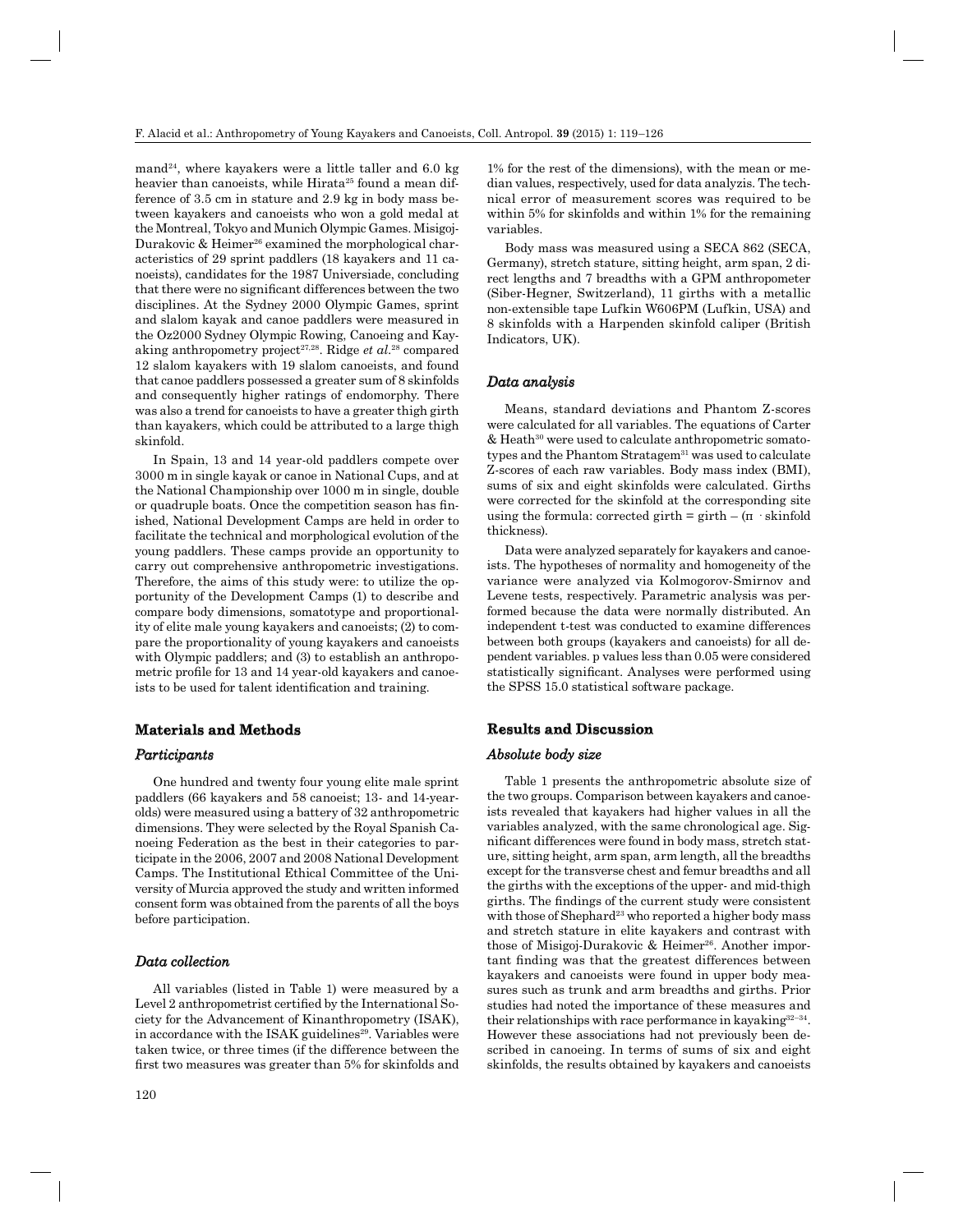**TABLE 1** GENERAL CHARACTERISTICS AND ABSOLUTE SIZE OF YOUNG SPRINT KAYAKERS AND CANOEISTS

| Variable                            | Kayakers<br>$(N=66)$       | Canoeists<br>(N=58) |
|-------------------------------------|----------------------------|---------------------|
| Age (years)                         | $13.69 \pm 0.58$           | $13.65 \pm 0.62$    |
| Paddling experience (years)         | $3.92 \pm 1.89**$          | $2.97 \pm 1.40$     |
| Weekly training (hours)             | $7.20 \pm 1.55$            | $7.16 \pm 1.44$     |
| Body mass (kg)                      | 59.96±9.31*                | 55.08±12.06         |
| Sum 6 skinfoldsª (mm)               | $64.86 \pm 23.67$          | 64.70±37.76         |
| $Sum 8$ skinfolds <sup>b</sup> (mm) | 82.13±30.55                | $80.57 + 47.64$     |
| Stretch stature (cm)                | $168.75 \!\!\pm\! 6.58$ ** | $163.71 \pm 8.72$   |
| Sitting height (cm)                 | $88.29 \pm 4.23$ **        | $85.07 \pm 5.30$    |
| Arm span (cm)                       | $172.82 \pm 8.19**$        | 167.87±11.00        |
| Arm length (cm)                     | $31.38 \pm 1.59**$         | 30.46±1.91          |
| Forearm length (cm)                 | $24.28 \pm 1.51$           | $23.80 \pm 2.11$    |
| Biacromial breadth (cm)             | $37.63 \pm 2.06**$         | $36.13 \pm 2.63$    |
| Biiliocristal breadth (cm)          | 29.18±2.67*                | $28.16 \pm 2.61$    |
| A-P chest depth (cm)                | 19.09±1.48*                | $18.38 \pm 1.81$    |
| Transverse chest breadth (cm)       | $27.42 \pm 2.06$           | $26.72 {\pm} 2.58$  |
| Humerus breadth (cm)                | $6.93 \pm 0.34**$          | $6.59 \pm 0.53$     |
| Femur breadth (cm)                  | $9.73 \pm 0.50$            | $9.64 \pm 0.60$     |
| Wrist breadth (cm)                  | $5.62 \pm 0.30**$          | $5.40 \pm 0.38$     |
| Arm girth relaxed (cm)              | $26.67 \pm 2.70**$         | $24.98 \pm 2.82$    |
| Corrected arm girth (cm)            | $23.55 \pm 2.26$ **        | $21.85 \pm 2.20$    |
| Arm girth flexed and tensed (cm)    | $29.60 \pm 2.72$ **        | $27.57 \pm 2.75$    |
| Forearm girth (cm)                  | $25.03 \pm 1.87**$         | $23.53 \pm 1.95$    |
| Wrist girth (cm)                    | $16.23 \pm 0.89**$         | $15.64 \pm 1.17$    |
| Chest girth (cm)                    | $86.16 \pm 5.87**$         | $82.75 \pm 8.35$    |
| Waist girth (cm)                    | $73.80 \pm 6.50*$          | $70.69 + 8.92$      |
| Hip girth (cm)                      | $87.95 \pm 6.21*$          | 85.27±7.44          |
| Upper-thigh girth (cm)              | $53.50 \pm 5.11$           | $51.69{\pm}5.49$    |
| Mid-thigh girth (cm)                | $47.84 \pm 4.06$           | $46.29 \pm 4.76$    |
| Corrected mid-thigh girth (cm)      | $43.42 \pm 3.15*$          | 41.77±3.89          |
| Calf girth (cm)                     | $33.62 \pm 2.54*$          | $32.48 \pm 3.05$    |
| Corrected calf girth (cm)           | $30.41 \pm 2.08$ **        | $28.95 \pm 2.78$    |
| Ankle girth (cm)                    | $22.47 \pm 1.40*$          | $21.83 \pm 1.85$    |

aSum of triceps, subscapular, supraspinale, abdominal, front thigh and medial calf

bSum of triceps, subscapular, biceps, iliac crest, supraspinale, abdominal, front thigh and medial calf

Significant difference from canoeists (\*p<0.05; \*\*p<0.01)

were similar. These results differed from Ridge *et al*. 28 who found a greater sum of six and eight skinfolds in elite slalom canoeists (kayakers: 31.3±5.7 mm and 45.8±9.0 mm, respectively; canoeists: 38.1±5.5 mm and 57.1±9.4 mm, respectively), but they were broadly consistent with those reported by Misigoj-Durakovic & Heimer<sup>26</sup> in sprint

paddlers (sum of five skinfolds: kayakers:  $29.8\pm8.0$  mm; canoeists: 31.9±7.7 mm).

These results may be explained by the fact that those beginning paddling activities usually start in kayaking, because it is easier to keep the stability in learner kayaks. Subsequently some paddlers change to canoeing as their competitive discipline, though most of them keep on kayaking and do not change. Those who continue as kayakers must continue to improve their strength in order to remain competitive. Those who change to canoeing, however, need to adapt to an event which places far greater emphasis on technique since canoeists paddle without the help of a rudder and on only one side of the canoe. It is difficult to keep the canoe going in the right direction in good conditions and much more difficult in windy conditions. Therefore, particularly in young canoeists, paddling technique is far more important than physical development in order to achieve good results.

Furthermore, the ratio of kayakers to canoeists in the National Competitions run by the Royal Spanish Canoeing Federation in the seasons 2006, 2007 and 2008 was approximately 3:1. Thus, it is easier to be selected for the Annual National Development Camps in canoeing (than in kayaking) because there are only a third as many competitors. This difference in the number of competitors in each discipline could be considered as a limitation of this study.

## *Proportionality roportionality*

Body mass index did not show any significant difference between kayakers  $(20.97 \pm 2.35 \text{ kg m}^2)$  and canoeists  $(20.34 \pm 3.09 \text{ kg} \cdot \text{m}^2).$ 

Table 2 shows that the kayakers possessed significant higher proportional humerus breadth and arm relaxed, flexed and tensed, and corrected arm and forearm girths than canoeists. Nevertheless, canoeists had higher *Z*scores in femur breadth. This result may be explained by the fact that the implication of leg muscles in the paddling movement in canoeing is greater than in kayaking<sup>17</sup>. No significant differences were found in proportional characteristics in the rest of the measures.

The proportionality characteristics of young kayakers and canoeists compared to Olympic paddlers<sup>27</sup> are displayed in Figure 1. The differences between the young and word-class paddlers were similar in both disciplines. As expected, the Olympic paddlers were proportionally larger in all measures except the sum of eight skinfolds and femur breadth. The larger proportional skinfold sum in the young confirmed the proportionally leaner physique of the elite paddlers, whereas the larger proportional femur breadth typified the morphology of 13 and 14 year old boys (as compared to fit adults) whether they be paddlers or not.

#### *Somatotype omatotype*

Individual and mean somatoplots for young kayakers and canoeists are presented in Figure 2. With mean so-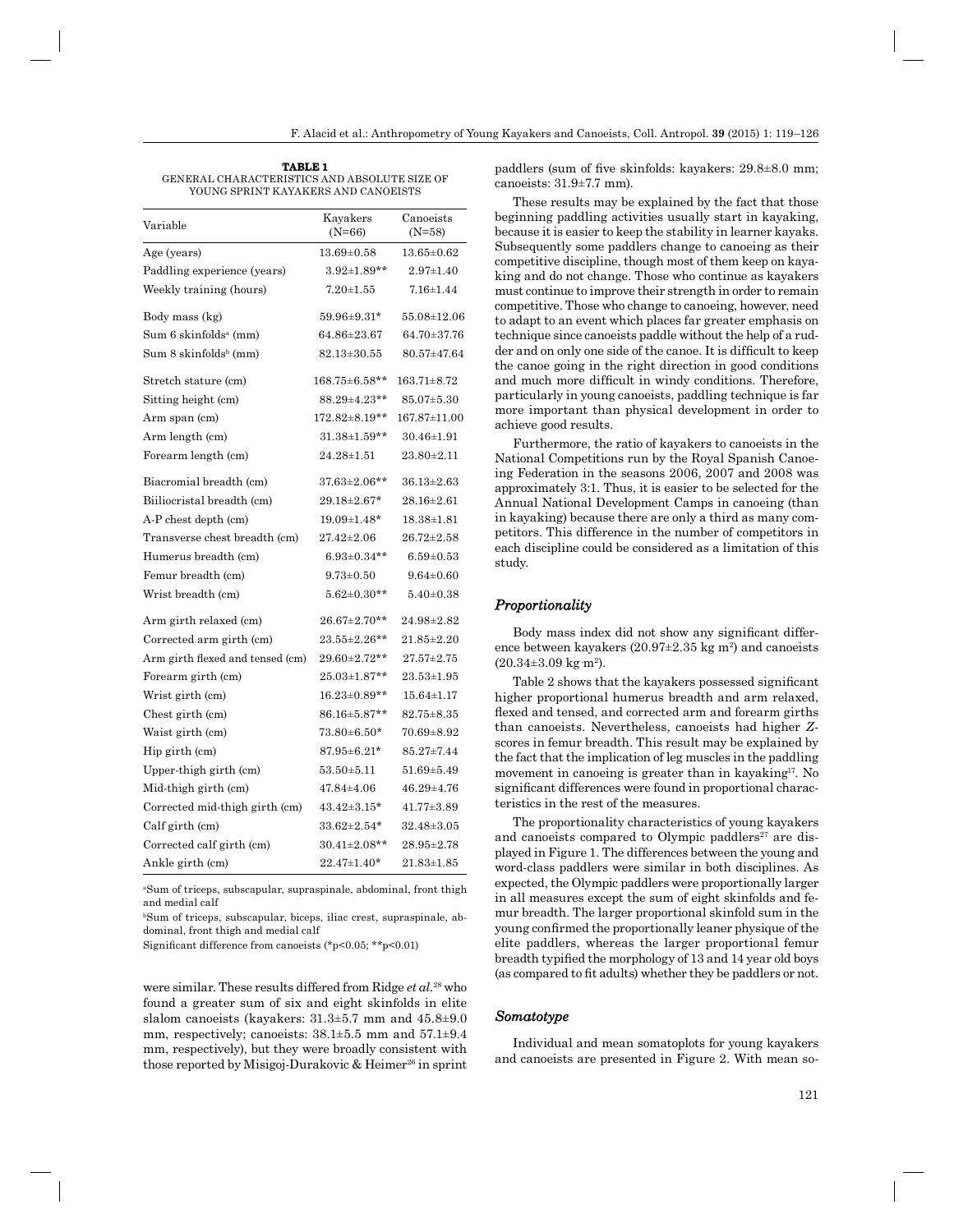| TABLE 2                                         |  |  |
|-------------------------------------------------|--|--|
| RELATIVE SIZE CHARACTERISTICS FROM PHANTOM      |  |  |
| Z-SCORES OF YOUNG SPRINT KAYAKERS AND CANOEISTS |  |  |

| Variable                                                           | Kayakers<br>$(N=66)$               | Canoeists<br>$(N=58)$                |
|--------------------------------------------------------------------|------------------------------------|--------------------------------------|
| Z Body mass                                                        | $-0.39 \pm 0.75$                   | $-0.40+0.94$                         |
| Z Sum 6 skinfolds <sup>a</sup><br>$Z$ Sum 8 skinfolds <sup>b</sup> | $-1.47\pm0.67$<br>$-1.47 \pm 0.69$ | $-1.42 \pm 1.10$<br>$-1.45 \pm 1.10$ |
| Z Sitting height                                                   | $-0.20 \pm 0.45$                   | $-0.33 \pm 0.65$                     |
| Z Arm span                                                         | $0.26 \pm 0.54$                    | $0.28 \pm 0.69$                      |
| Z Arm length                                                       | $-0.50+0.62$                       | $-0.49+0.57$                         |
| Z Forearm length                                                   | $-0.06 \pm 0.86$                   | $0.11 \pm 0.94$                      |
| Z Biacromial breadth                                               | $-0.05 \pm 0.74$                   | $-0.26 \pm 0.83$                     |
| Z Biiliocristal breadth                                            | $0.32 + 1.23$                      | $0.24 \pm 1.14$                      |
| Z A-P chest depth                                                  | $1.26 \pm 0.90$                    | $1.17 \pm 1.22$                      |
| Z Transverse chest breadth                                         | $-0.15 \pm 1.07$                   | $-0.10+1.08$                         |
| Z Humerus breadth                                                  | $1.45 \pm 0.83*$                   | $1.06 \pm 1.02$                      |
| Z Femur breadth                                                    | $0.62{\pm}1.00*$                   | $1.07 \pm 1.04$                      |
| Z Wrist breadth                                                    | $1.63 \pm 0.99$                    | $1.45 \pm 0.96$                      |
| Z Arm girth relaxed                                                | $0.00 + 1.03*$                     | $-0.41 \pm 1.00$                     |
| Z Corrected arm girth                                              | $0.88 \pm 1.00**$                  | $0.34 \pm 0.89$                      |
| Z Arm girth flexed and tensed                                      | $0.18 \pm 0.97**$                  | $-0.33\pm0.91$                       |
| Z Forearm girth                                                    | $0.07 \pm 1.11$ **                 | $-0.48 \pm 1.06$                     |
| Z Wrist girth                                                      | $0.03 + 1.06$                      | $-0.14\pm1.15$                       |
| Z Chest girth                                                      | $-0.19+0.90$                       | $-0.37 \pm 1.24$                     |
| Z Waist girth                                                      | $0.56 \pm 1.28$                    | $0.36 + 1.89$                        |
| Z Hip girth                                                        | $-1.07 \pm 0.88$                   | $-1.09 \pm 0.96$                     |
| Z Upper-thigh girth                                                | $-0.44\pm1.09$                     | $-0.50 + 1.11$                       |
| Z Mid-thigh girth                                                  | $-1.09+0.77$                       | $-1.12 \pm 0.83$                     |
| Z Corrected mid-thigh girth                                        | $-0.99 + 0.71$                     | $-1.10+0.78$                         |
| Z Calf girth                                                       | $-0.58 + 1.02$                     | $-0.65 \pm 1.04$                     |
| Z Corrected calf girth                                             | $0.23 \pm 0.95$                    | $-0.07 \pm 1.13$                     |
| Z Ankle girth                                                      | $0.72 \pm 0.99$                    | $0.73 \pm 1.03$                      |

aSum of triceps, subscapular, supraspinale, abdominal, front thigh and medial calf

bSum of triceps, subscapular, biceps, iliac crest, supraspinale, abdominal, front thigh and medial calf

Significant difference from canoeists (\*p<0.05; \*\*p<0.01)

matotypes of 2.7–4.8–3.1, the kayakers were best described as balanced mesomorphs, while the canoeists, at 2.6–4.5–3.2, were ecto-mesomorphs. The somatotype attitudinal mean (SAM), as a measure of the average dispersion of individual somatotypes from the group mean, indicated a higher homogeneity in kayakers (1.49) than in canoeists (1.71).

The young male paddlers were less lean, robust musculoskeletally and compact than Olympic sprint (1.6–5.7– 2.2) and slalom  $(1.7-5.4-2.5)$  paddlers<sup>27, 28</sup>. The somatotype for both disciplines was similar in kayakers and canoeists. The main difference with respect to Olympic



*Fig. 1. Proportionality (Phantom Z-Scores) of young kayakers and canoeists comparing with Olympic paddlers27.*

paddlers' somatotype lays in a lower mesomorphy, as was



to be expected because of significant age difference. The variation from the mean somatotype was higher in young paddlers than in Olympic sprint paddlers<sup>27</sup>, with SAM values of 1.1.

The somatotype attitudinal distance (SAD) between the mean somatotype of young paddlers and Olympic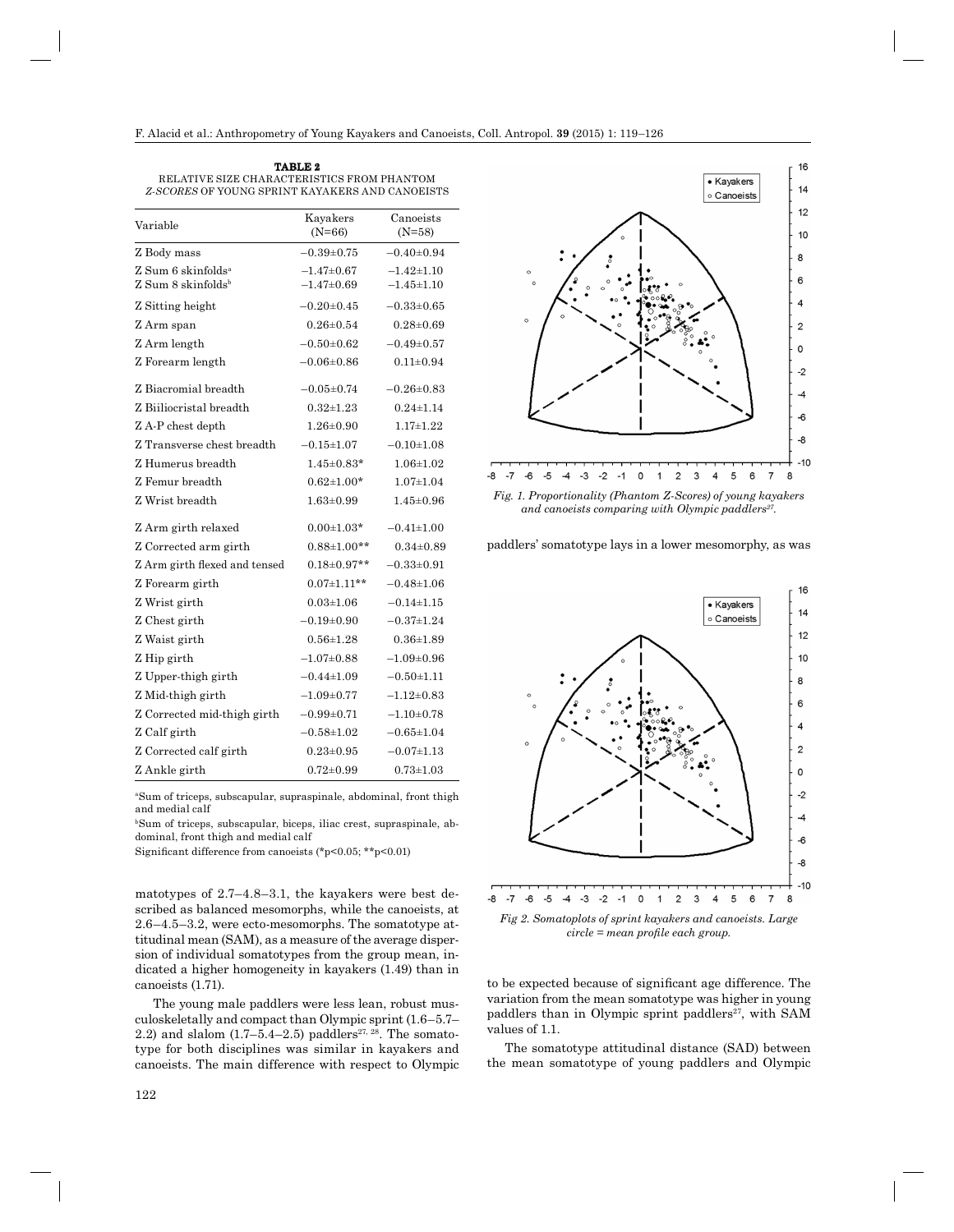sprint paddlers was 1.7 and 1.9 for kayakers and canoeists, respectively. Furthermore, the lower heterogeneity and values of SAD from the somatotype of Olympic paddlers and the higher mesomorphy could be related with the necessity of a greater physical development to achieve a good result and for being selected in National Development Camps in young kayakers.

#### **Conclusions onclusions**

One of the more significant findings emerging from this study is that young kayakers were heavier, taller, with greater sitting height, arm span, arm length, upper body breadths and girths than canoeists. These differences may be explained by the continued need for physical development in kayakers, in order to remain competitive, whereas young canoeists need to place a much greater emphasis on the development of their technical ability. Mean somatotypes of both kayakers and canoeists were very similar, although kayakers were best described as

# **REFERENCES E F E R E N C E S**

1. HENCKEN C, WHITE C, Eur J Sport Sci, 6 (2006) 205. — 2. SUTTON L, SCOTT M, WALLACE J, REILLY T, J Sports Sci, 27 (2009) 1019. — 3. HOLWAY FE, GARAVAGLIA R, J Sports Sci, 27 (2009) 1211. — 4. PYNE DB, GARDNER AS, SHEEHAN K, HOPKINS WG, J Sci Med Sport, 9 (2006) 143. — 5. STUEMPFLE KJ, DRURY DG, PETRIE DF, KATCH FI, J Strength Cond Res, 23 (2009) 788. — 6. DUNCAN MJ, WOODFIELD L, AL-NAKEEB Y, Br J Sports Med, 40 (2006) 649. — 7. ACKLAND TR, SCHREINER AB, KERR DA, J Sports Sci, 15 (1997) 485. — 8. CARTER JE, ACKLAND TR, KERR DA, STAPFF AB, J Sports Sci, 23 (2005) 1057. — 9. GONCETAS A, LANDOR A, Paper Anthropol, 14 (2005) 42. — 10. CARTER JEL, ACKLAND T, Kinanthropometry in aquatic sports. A study of world class athletes. (Human Kinetics, Champaign, IL, 1994). — 11. VUCETIC V, MATKOVIC BR, SENTIJA D, Coll Antropol, 32 (2008) 863. — 12. JÜRIMÄE J, JÜRIMÄE T, Paper Anthropol, 11 (2002) 71. — 13. KERR DA, ROSS WD, NORTON K, HUME P, KAGAWA M, ACKLAND TR, J Sports Sci, 25 (2007) 43. — 14. KENDAL SJ, SANDERS RH, Int J Sport Biomech, 8 (1992) 233. — 15. LOGAN SM, HOLT LE, Natl Strength Condition Assoc J, 7 (1985) 4. — 16. MANN RV, KEARNEY JT, Med Sci Sports Exerc, 12 (1980) 183. — 17. PELHAM TW, BURKE DG, HOLT LE, Natl Strength Condition Assoc J, 14 (1992) 6. — 18. PLAGENHOEF S, Res Q, 50 (1979) 443. — 19. SANDERS RH, KENDAL SJ, Australian J Sci Med Sport, 24 (1992) 25. — 20. ALACID F, LOPEZ-MINARRO PA, ISORNA M, Rev Int Med Cienc Act Fís Deporte, 10 (2010) 203. — 21. BISHOP D, BONETTI D, DAWSON

#### *F. Alacid*

*Universidad Católica San Antonio, Department of Physical Activity and Sports, Campus de los Jerónimos s/n, 30107 Guadalupe, Murcia, Spain e-mail: falacid@ucam.edu*

balanced mesomorphs, while canoeists were ecto-mesomorphs. Proportionality is a useful tool for talent identification; Olympic paddlers had higher proportional dimensions in arm flexed and tensed, chest and waist girths, and biacromial breadth than young paddlers. This study offers the anthropometric profile of the young elite kayakers and canoeists, which could be used as a guideline for talent identification in sprint canoeing and kayaking.

## **Acknowledgements cknowledgements**

This study was supported by grant nº 11951/PI/09 (Evolution of sagittal spinal curvatures, hamstring extensibility, low back pain, and anthropometric characteristics in elite paddlers) from the Fundación Séneca-Agencia de Ciencia y Tecnología de la Región de Murcia (II PCTRM 2007–2010).

We thank the collaboration of the Royal Spanish Canoeing Federation and the paddlers who participated in this study.

B, Med Sci Sports Exerc, 34 (2002) 1041. — 22. ISSURIN V, Analyzis of the race strategy of world-class kayakers. In: ISSURIN V (Ed) Science & practice of canoe/kayak high-performance training: selected articles in memory of junior world champion Nevo Eitan (Elite Sport Department of Israel, Tel-Aviv, 1998). — 23. SHEPHARD RJ, Sports Med, 4 (1987) 19. — 24. ARMAND JC. Surveillance médicale de l'entrainement d'une équipe de canoe-kayak de haut niveau de performance. MD Thesis. In French. (Paris Ouest, Paris, 1983). — 25. HIRATA K, Selections of olympic champions (Hirata Institute, Tokio, 1977). — 26. MISIGOJ-DURA-KOVIC M, HEIMER S, J Sports Med Phys Fitness, 32 (1992) 45. — 27. ACKLAND TR, ONG KB, KERR DA, RIDGE B, J Sci Med Sport, 6 (2003) 285. — 28. RIDGE B, BROAD E, KERR D, ACKLAND T, Eur J Sport Sci, 7 (2007) 107. — 29. MARFELL-JONES M, OLDS T, STEW-ART A, CARTER L, International standards for anthropometric assessment (ISAK, Potchefstroom, South Africa, 2006). — 30. CARTER JEL, HEATH BH, Somatotyping: development and application (Cambridge University Press, Cambridge, 1990). — 31. ROSS WD, MARFELL-JONES M, Kinanthropometry. In: MACDOUGAL J, WENGER H, GREEN H (Eds) Physiological testing of the high performance athlete (Human Kinetics, Champaign, IL, 1991). — 32. FRY RW, MORTON AR, Med Sci Sports Exerc, 23 (1991) 1297. — 33. VAN SOMEREN KA, HOW-ATSON G, Int J Sports Physiol Perform, 3 (2008) 207. — 34. VAN SO-MEREN KA, PALMER GS, Can J Appl Physiol, 28 (2003) 505.